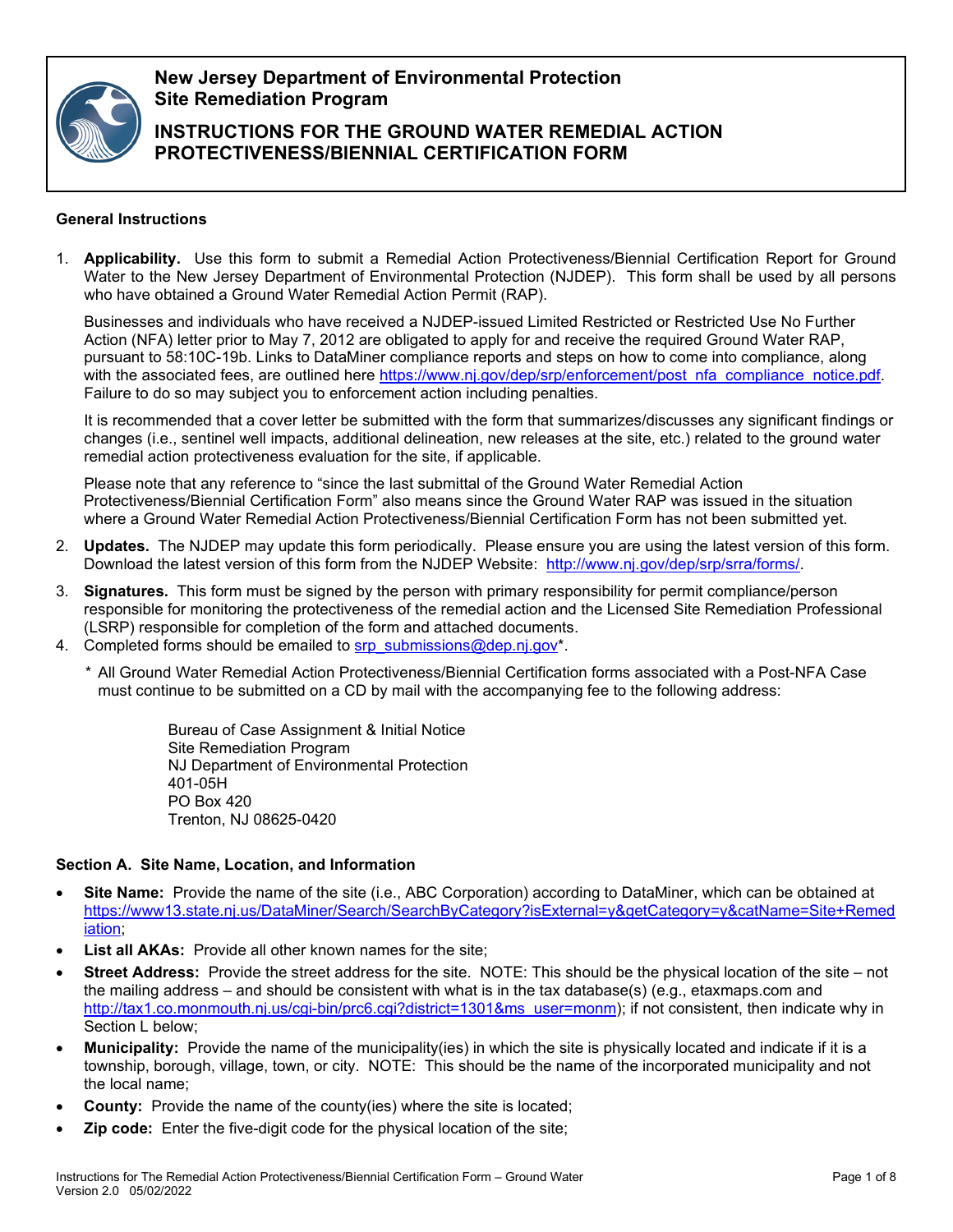- **Program Interest (PI) Number(s):** Provide the PI Number assigned by the NJDEP according to DataMiner (see web link above).
- **Ground Water RAP Number:** Provide the Ground Water RAP Number for the site.

#### **Section B. Fees**

**Sites with a Ground Water RAP** – If you are submitting this form for a site with an effective Ground Water RAP, then there is no fee as the cost of review is covered by the Ground Water RAP annual fee. Indicate if all outstanding Ground Water RAP annual fees have been paid.

**Post-No Further Action** (**NFA) Cases (Sites without a Ground Water RAP)** – For cases where the NJDEP has issued a Restricted Use or Limited Restricted Use NFA Letter *and* a Ground Water RAP has not yet been obtained, include a check in the amount as indicated on the form and in the link below. A Ground Water RAP Application is required to be submitted with this form. Please see the Compliance Notice: Post-NFA cases requiring remedial action permits, which includes the fee breakdown: [https://www.nj.gov/dep/srp/enforcement/post\\_nfa\\_compliance\\_notice.pdf.](https://www.nj.gov/dep/srp/enforcement/post_nfa_compliance_notice.pdf)

Note: The State Fiscal Year runs from July 1 to June 30. A document must be postmarked by June 30 of each calendar year to apply that fiscal year's fee. Documents submitted on or after July 1 of each calendar year will be required to apply the subsequent fiscal year's fee. Checks shall be made payable to "Treasurer State of New Jersey". Please include your Program Interest (PI) Number on the check.

#### **Section C. Fee Billing Contact Person**

Complete this section for the fee billing contact person. The Annual Ground Water RAP Fee Invoice will be mailed to this person. Indicate if this person has changed since last submittal of the Ground Water Remedial Action Protectiveness/Biennial Certification Form and provide the date of RAP Contact Information Change Form Submission.

#### **Section D. Person(s) Responsible for Conducting the Remediation**

- 1. Indicate if the mailing address has changed for the Person(s) Responsible for Conducting the Remediation (PRCR) that is currently listed on the Ground Water RAP for the site. If "**Yes**", provide the date of the Ground Water RAP Modification Application submission.
- 2. Indicate if the contact person/information for the PRCR(s) has changed since the last submittal of the Ground Water Remedial Action Protectiveness/Biennial Certification Form. If "**Yes**", provide the date of the RAP Contact Information Change Form submission.

# **Section E. Current Owner(s) of the Site**

1. Indicate if the property owner(s) has changed from what is currently listed on the Ground Water RAP for the site. If "**Yes**", provide the date of the RAP Transfer/Change of Property Ownership Application submission.

 Note: Property owner information should be consistent with what is in the tax database(s) (e.g., etaxmaps.com and [http://tax1.co.monmouth.nj.us/cgi-bin/prc6.cgi?district=1301&ms\\_user=monm\)](http://tax1.co.monmouth.nj.us/cgi-bin/prc6.cgi?district=1301&ms_user=monm); if not consistent, then indicate why in Section L below and provide additional documentation as necessary.

- 2. Indicate if the mailing address has changed for the property owner(s) that is currently listed on the Ground Water RAP for the site. If "**Yes**", provide the date of the Ground Water RAP Modification Application submission.
- 3. Indicate if the contact person/information for the property owner(s) has changed since the last submittal of the Ground Water Remedial Action Protectiveness/Biennial Certification Form. If "**Yes**", provide the date of the RAP Contact Information Change Form submission.

#### **Section F. Attached Documents**

Attach electronic copies of the following documents in an email to [srp\\_submissions@dep.nj.gov\\*:](mailto:srp_submissions@dep.nj.gov*)

*\*See instructions above for how to handle submissions associated with a Post-NFA Case.*

- The Ground Water Remedial Action Protectiveness/Biennial Certification Form using the current form on the NJDEP Website (Required).
- A summary of the ground water sampling results by monitoring well in tabular format to this form, including all historical ground water sampling data associated with the Ground Water RAP (Required).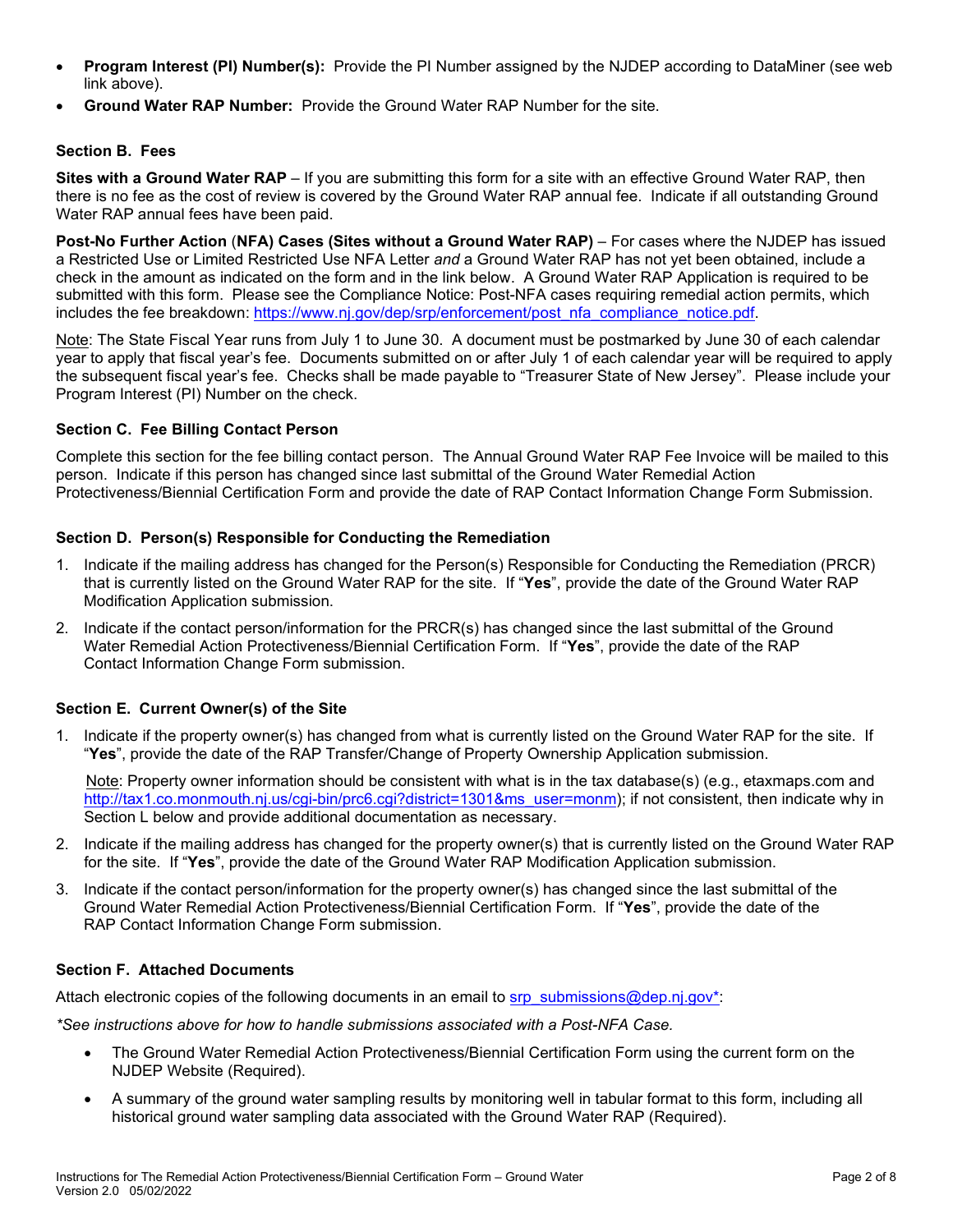- The last four ground water contour maps completed for the site, which includes the extent of the CEA/WRA, monitoring well and AOC locations on it, and the direction of ground water flow at the site (Required).
- All well inspection reports/logs that have been completed since the last submittal of the Ground Water Remedial Action Protectiveness/Biennial Certification Form (Required).
- The results of the required updated well search to this form, including a scaled map and a table indicating which wells were previously evaluated (Required).
- The field sampling sheets since the last submittal of the Ground Water Remedial Action Protectiveness/Biennial Certification Form (Required).
- A table summarizing the monitoring well construction details (below ground surface (bgs)) for all the monitoring wells associated with the Ground Water RAP (Required).
- A contaminant concentration table that compares the GWQS changes and order of magnitude analysis associated with the Ground Water RAP (Required).
- The contaminants of emerging concern (CECs) evaluation completed associated with the Ground Water RAP (Required).
- A summary of the Technical Impracticability (TI) Determination and a 5-year evaluation, if applicable.
- A current Tax Map of the property if the block and lot has changed for the CEA/WRA, if applicable.
- A table with the vapor intrusion sampling results and a scaled site map indicating the location of all structures investigated for vapor intrusion, if applicable.
- Any vapor intrusion sampling results as required from the OMM Plan for the vapor intrusion engineering control(s)/mitigation system(s) for the permit, including the NJDEP Vapor Intrusion Mitigation Monitoring and Maintenance Checklist.
- Any vapor intrusion sampling results as required from the Vapor Intrusion Long-Term Monitoring Plan for the permit, if applicable.
- The summary of the inspection and a scale site map clearly identifying the buildings with Indeterminate Vapor Intrusion Pathway status, including the address and block/lot of each building, if applicable.
- The completed Remediation Cost Review and RFS/FA Form with a detailed cost estimate, if applicable.
- The homeowner or condominium association's annual budget that includes funds for the operation, maintenance, and monitoring of the engineering control(s) associated with the Ground Water RAP, if applicable.
- The annual statements confirming the value of the Financial Assurance Instrument, if applicable.

# **Section G. Remedial Action and CEA/WRA Information**

1. Type of Ground Water Remediation

Check either the box for Monitored Natural Attenuation (MNA) or Active Remediation to identify the type of Remedial Action implemented at the site.

# a. **Monitored Natural Attenuation**

If you checked MNA complete questions a1 through a7 underneath the check box as indicated below:

- 1) Indicate if ground water sampling has been conducted at the site since the last submittal of the Ground Water Remedial Action Protectiveness/Biennial Certification Form. If "**Yes**", attach a summary of the ground water sampling results by monitoring well in tabular format to this form, including all historical ground water sampling data for the site.
- 2) Indicate if ground water sampling has been conducted in accordance with the Ground Water Monitoring Plan for the site. If "**No**", provide justification for deviating from the Ground Water Monitoring Plan and attach additional documentation if needed.
- 3) Indicate if the results of the ground water sampling demonstrate that contaminant concentrations have decreased to or below the applicable Ground Water Quality Standards (GWQS) for two ground water sampling events accounting for seasonal fluctuation at the site pursuant to N.J.A.C. 7:26C-7.9(f). If "**Yes**", then submit a Ground Water RAP Termination Application and skip the rest of this section. Only answer Not Applicable (N/A) to this question if ground water sampling has not been conducted since the last submittal of the Ground Water Remedial Action Protectiveness/Biennial Certification Form.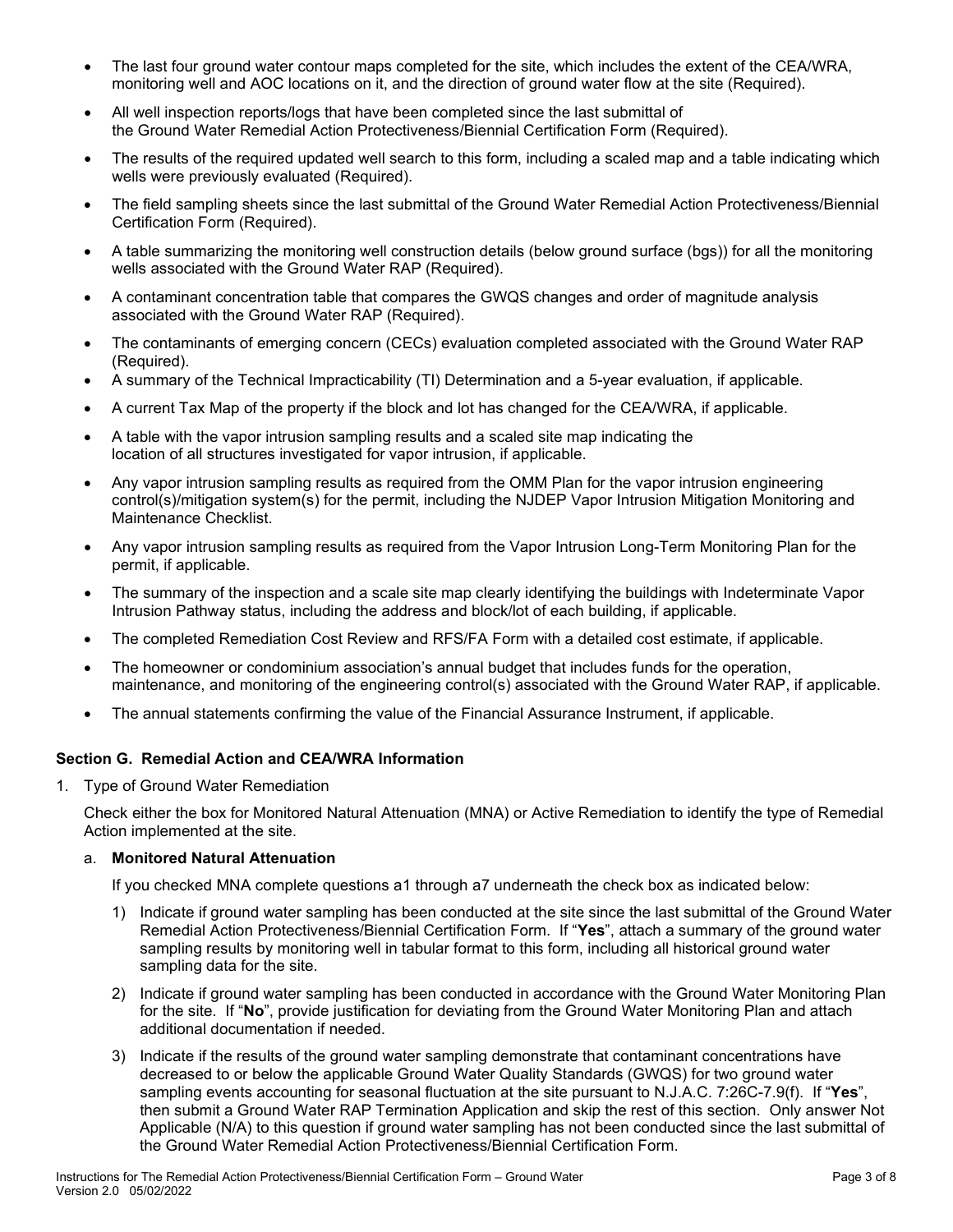- 4) Indicate if there still is a decreasing trend of contaminant concentrations in the ground water. If "**No**", provide the date of Ground Water RAP Modification submission or the justification supporting the protectiveness of the ground water remedial action in Section L. Justification should include evaluation of whether or not all soil contamination in the unsaturated zone has been remediated to the applicable numeric Migration to Ground Water Soil Remediation Standard and all free and/or residual product has been treated or removed for all area(s) of concern associated with this CEA/WRA.
- 5) Indicate if the behavior of the ground water contaminant plume is considered to be shrinking or stable. If "Yes", check off if the ground water contaminant plume is either shrinking or stable. If "**No**", provide the date of Ground Water RAP Modification submission or the justification supporting the protectiveness of the ground water remedial action in Section L.
- 6) Indicate if the ground water plume is reaching the sentinel wells or sentinel monitoring points. If "**Yes**", provide the date of Ground Water RAP Modification submission with the required additional ground water delineation data. All Ground Water RAPs are required to have a "clean" sentinel well for the monitoring of the fate and transport of the ground water contaminant plume.
- 7) Indicate if MNA is still the appropriate ground water remedial action for the site. If "**No**", then provide an explanation.

# b. **Active Remediation**

If you checked Active Remediation, indicate the type of remediation (e.g. Multiple Phase Extraction System, SVE/Air Sparging, Ozone Sparging, Pump & Treat, etc.) and complete questions b1 through b9 as indicated below:

- 1) Indicate if ground water sampling has been conducted at the site since the last submittal of the Remedial Action Protectiveness/Biennial Certification Form. If "**Yes**", attach a summary of the ground water sampling results by monitoring well in tabular format to this form, including all historical ground water sampling data for the site.
- 2) Indicate if ground water sampling has been conducted in accordance with the Ground Water Monitoring Plan for the site. If "**No**", provide justification for deviating from the Ground Water Monitoring Plan.
- 3) Indicate if the results of the ground water sampling demonstrate that contaminant concentrations have decreased to or below the applicable GWQS for two ground water sampling events accounting for seasonal fluctuation at the site pursuant to N.J.A.C. 7:26C-7.9(f). If "**Yes**", then submit a Ground Water RAP Termination Application and skip the rest of this section. Only answer N/A to this question if ground water sampling has not been conducted since the last submittal of the Ground Water Remedial Action Protectiveness/Biennial Certification Form.
- 4) Indicate if there still is a decreasing trend of contaminant concentrations in the ground water. If "**No**", provide the date of Ground Water RAP Modification submission or the justification supporting the protectiveness of the ground water remedial action in Section L. Justification should include evaluation of whether or not all soil contamination in the unsaturated zone has been remediated to the applicable numeric Migration to Ground Water Soil Remediation Standard for all area(s) of concern associated with this CEA/WRA.
- 5) Indicate if the behavior of the ground water contaminant plume is considered to be shrinking or stable. If "**Yes**", check off if the ground water contaminant plume is either shrinking or stable. If "**No**", provide the date of Ground Water RAP Modification submission or the justification supporting the protectiveness of the ground water remedial action in Section L.
- 6) Indicate if the ground water plume is reaching the sentinel wells or sentinel monitoring points. If "**Yes**", provide the date of Ground Water RAP Modification submission with the required additional ground water delineation data. All Ground Water RAPs are required to have a "clean" sentinel well for the monitoring of the fate and transport of the ground water contaminant plume.
- 7) Indicate if the ground water remedial action is performing as designed. If the answer is "**No**" for this question, provide an explanation. Please note that minor modifications ("tweaks") to the active ground water remedial action/system (e.g., change in pumping rate, additional extraction wells) are not considered a modification of the Ground Water RAP; however, any changes to the extent or treatment technology would require the submission of a Ground Water RAP Modification Application (e.g., change in active remedy, GWMP). Please contact the Bureau of Remedial Action Permitting with any questions on this topic [\(https://www.nj.gov/dep/srp/srra/srra\\_contacts.htm\)](https://www.nj.gov/dep/srp/srra/srra_contacts.htm).
- 8) Indicate if the active ground water treatment system been shutdown for longer than 48-hours since the last submittal of the Ground Water Remedial Action Protectiveness/Biennial Certification Form. If "**Yes**", provide an explanation for the shutdown, including the duration of the shutdown and if the shutdown rendered the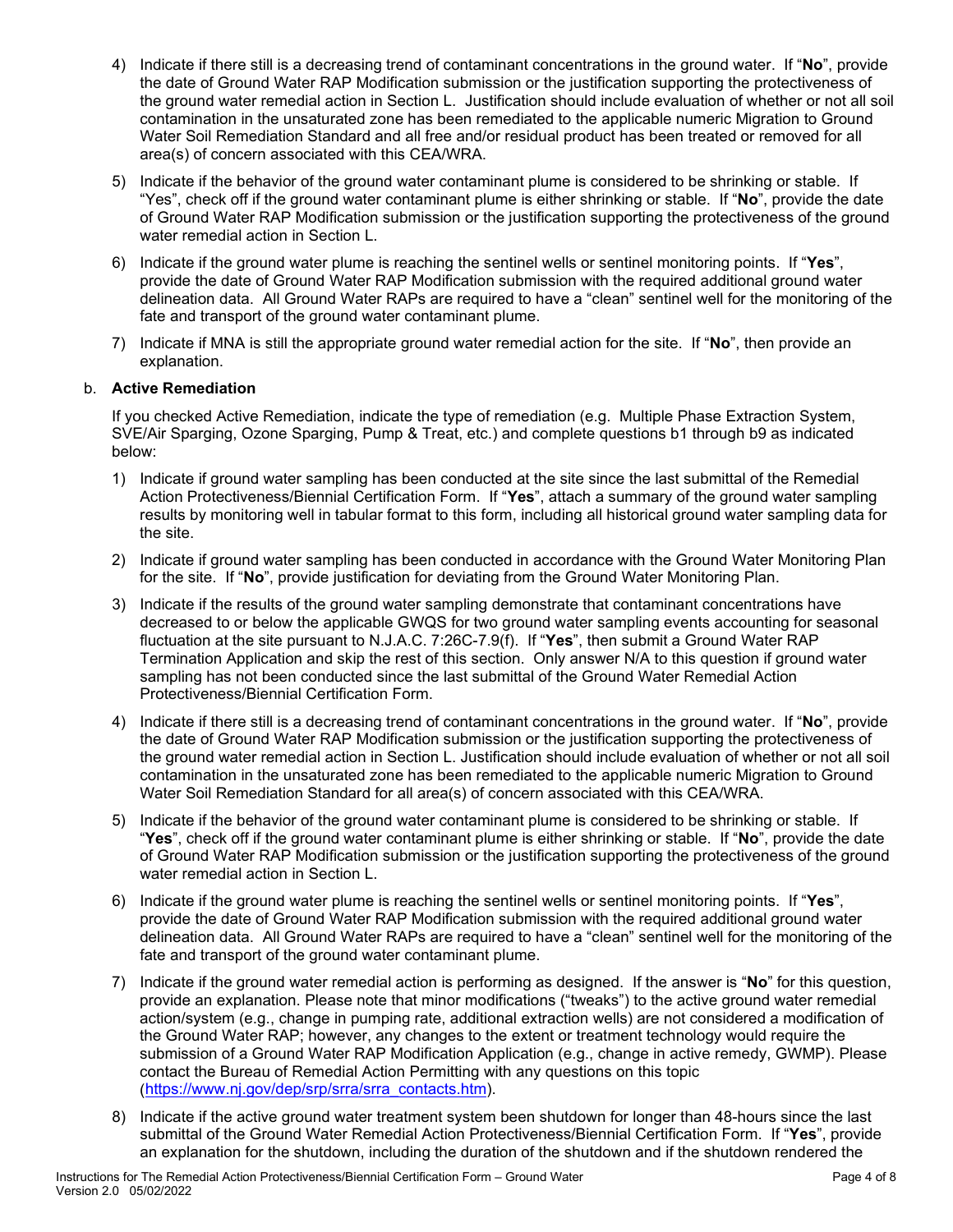remedial action not protective of public health, safety and of the environment; this should include any shutdowns related to a NJPDES permit as appropriate.

- 2. Indicate if a Technical Impracticability (TI) Determination has been approved. If "**Yes**", please provide the date of the TI Approval Letter from the Department and attach a summary of the TI Determination and a 5-year evaluation if applicable.
- 3. Indicate if any ground water contamination been determined to have migrated onto the site/property from an off-site source that is not included in the Ground Water RAP since the last submittal of the Ground Water Remedial Action Protectiveness/Biennial Certification Form. If "**Yes**", provide the communication center number that was received when called into the Hotline and provides a discussion of the issue.
- 4. Indicate if the ground water flow direction changed at the site such that the sentinel well(s) is no longer downgradient and protective of all receptors. If "**Yes**", provide the date of Ground Water RAP Modification submission with the required additional ground water delineation data.
- 5. Indicate if the CEA/WRA has been revised for any reason that did not require conducting additional remediation. If "**Yes**", provide the date of Ground Water RAP Modification submission.
- 6. Indicate if the municipal block and lot numbers for the site have changed since the last submittal of the Ground Water Remedial Action Protectiveness/Biennial Certification Form. If "**Yes**", attach a current tax map of the property, and list the former and new municipal block and lot numbers of the property.
- 7. Indicate if hard copies of this form have been provided to the municipal and county clerks for each municipality and county in which the CEA/WRA is located; the local, county and regional health department for each municipality and county in which the CEA/WRA is located; each current owner of the site; each current operator of the site; each current property owner within the footprint of the CEA/WRA; the Pinelands Commission or the Highlands Commission, as applicable.
- 8. Indicate if any monitoring wells associated with the CEA/WRA have been damaged, vandalized, repaired, replaced, could not be located, or decommissioned pursuant to N.J.S.A. 58:4A and N.J.A.C. 7:9D. If "**Yes**", describe what occurred and attach additional documentation as necessary (i.e., maintenance and evaluation logs for all the monitoring wells, a copy of any Well Abandonment Report(s), construction specifications for each new/replacement well documentation that the Bureau of Water Allocation and Well Permitting was contacted for any monitoring wells that could not be located, etc.). Please contact the Bureau of Water Allocation and Well Permitting at [wellpermitting@dep.state.nj.us](mailto:wellpermitting@dep.state.nj.us) as it relates to any monitoring wells that could not be located.
- 9. Indicate if a replacement monitoring well(s) has been installed since the last submittal of the Ground Water Remedial Action Protectiveness/Biennial Certification Form. If **Yes**", indicate if the replacement well was installed within 10 feet of the former well location. If "**No**", then provide the justification supporting the protectiveness of the ground water remedial action in Section L below or provide the date of the Ground Water RAP Modification Application submission. Attach the construction specifications for each new well, including Monitoring Well Forms A and B.
- 10. Since the Ground Water RAP was issued, indicate if the comparison conducted pursuant to N.J.A.C. 7:26C-7.9(b)2 required the submission a Ground Water RAP Modification Application. If "**Yes**", provide the date of the Ground Water RAP Modification Application submission.
- 11. Indicate if the comparison conducted above revealed a change in the GWQS.

If "**Yes**", indicate if the GWQS changed by an order of magnitude. If the GWQS changed by an order of magnitude, indicate if the change required a modification of the Ground Water RAP. If the change required a modification of the Ground Water RAP, then provide the date of the Ground Water RAP Modification Application submission.

**Attach** a contaminant concentration table that compares the GWQS changes and order of magnitude analysis.

**Contaminants of Emerging Concern (CECs):** The permittee(s) is required to evaluate whether there is the potential that the compounds listed below may have been manufactured, used, handled, stored, disposed or discharged at the AOC(s) associated with the Ground Water RAP. Evaluation does not mean analysis. Evaluation means using your professional judgement to determine if the compounds are potential contaminants of concern at the site being evaluated. The evaluation of these compounds should be the same as any other compound. Additional information on CECs can be found at [https://www.nj.gov/dep/srp/emerging-contaminants/.](https://www.nj.gov/dep/srp/emerging-contaminants/) Answer "**No**" to the below questions if the results of the CEC evaluation remain unchanged since the last the submittal of the Ground Water Remedial Action Protectiveness/Biennial Certification Form.

12. Indicate if 1,4-dioxane is a potential contaminant of concern at the AOC(s) associated with the Ground Water RAP and if it requires further remedial investigation.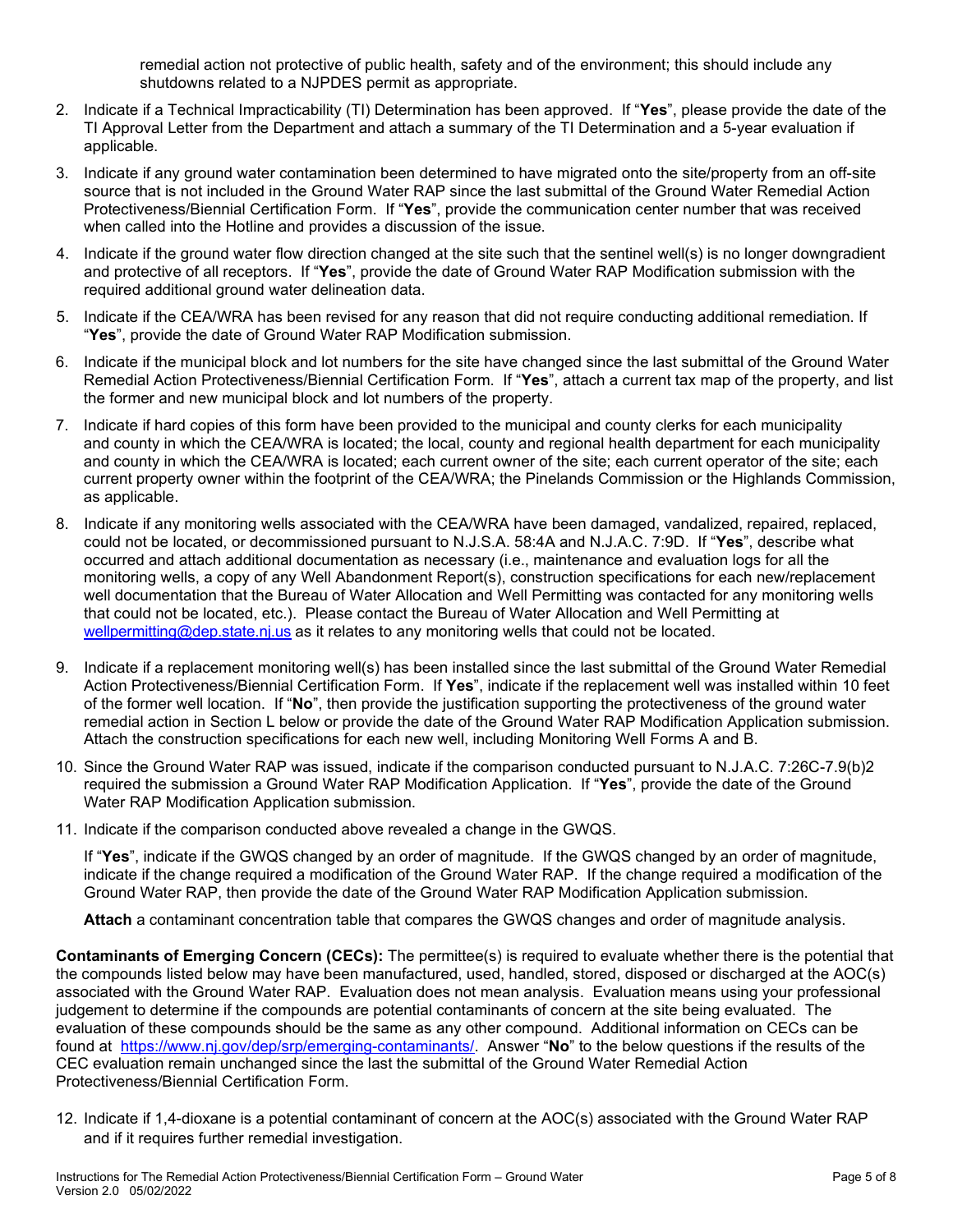- 13. Indicate if perchlorate is a potential contaminant of concern at the AOC(s) associated with the Ground Water RAP and if it requires further remedial investigation.
- 14. Indicate if per- and polyfluoroalkyl substances (PFAS), including but not limited to perfluorononanoic acid (PFNA), perfluorooctanoic acid (PFOA), and perfluorooctane sulfonic acid (PFOS) are potential contaminants of concern at the AOC(s) associated with the Ground Water RAP and if it requires further remedial investigation.
- 15. Indicate if 1,2,3-trichloropropane (1,2,3-TCP) is a potential contaminant of concern at the AOC(s) associated with the Ground Water RAP and if it requires further remedial investigation.

**Attach** the results of the required emerging CECs evaluation: The results of the CEC evaluation from the last the submittal of the Ground Water Remedial Action Protectiveness/Biennial Certification Form can be submitted if nothing has changed since then.

If "**Yes**" to any of the questions 12 to 15 above, then provide a discussion how this issue is being addressed.

# **Section H. Site Use, Changes, and Disturbances**

- 1. Check all box(es) that apply indicating the current site use(s) for the site.
- 2. Indicate if the site use(s) changed since the last submittal of the Ground Water Remedial Action Protectiveness/Biennial Certification Form.
- 3. Indicate if site use changes or disturbances of the land, such as installation of a detention basin, taken place that has rendered the ground water remedial action not protective of public health, safety and of the environment. If "**Yes**", provide the date of the submission of a Ground Water RAP Modification Application.

# **Section I. Current or Planned Water Use Within the Well Search Area**

- 1. Indicate the water use within the CEA/WRA when the CEA/WRA was established.
- 2. Indicate the current water use within the CEA/WRA boundaries.
- 3. Indicate if there any planned changes in water use for the aquifers in which the CEA/WRA is located since the last submittal of the Ground Water Remedial Action Protectiveness/Biennial Certification Form. Indicate all the sources that were evaluated to determine planned changes in water use.
- 4. Indicate if any changes in water use altered the areal extent or the duration of the CEA/WRA.
- 5. Indicate if the required well search identified any wells installed within one mile up-gradient, side-gradient, and downgradient of the CEA/WRA since the last submittal of the Ground Water Remedial Action Protectiveness/Biennial Certification Form. Attach the results of the required updated well search to this form, including a scaled map and a table indicating which wells were previously evaluated. If "**Yes**", check all that apply and indicate if it was necessary to sample the well pursuant to N.J.A.C. 7:26E-1.14. Additional information about well searches for CEA Biennial Certification can be found at [http://www.state.nj.us/dep/srp/guidance/ceacompliance/tech/.](http://www.state.nj.us/dep/srp/guidance/ceacompliance/tech/)

Questions regarding well searches should go to the Well Permitting Section of the Bureau of Water Systems and Well Permitting (formerly the Bureau of Water Allocation) at (609) 984-6831.

- 6. Indicate if the actual or planned changes reported in items 1-5 above render the remedial action that includes the CEA/WRA not protective of public health, safety and of the environment. If "**Yes**", provide the date of the submission of a Ground Water RAP Modification Application.
- 7. Indicate if any Point of Entry Treatment (POET) water systems are currently installed at any buildings as a result of this ground water contamination. If a POET water system was installed, but not required for the remediation, check "No". If "**Yes**", attach the ground water sampling results and provide a discussion of this issue.

**Note:** A Ground Water RAP Modification Application should be submitted if the POET water system was installed as a result of ground water contamination and it is not included in the Ground Water RAP for the site.

#### **Section J. Vapor Intrusion**

- 1. Indicate if compounds of potential vapor intrusion concern are included in the CEA/WRA. If compounds of potential vapor intrusion concern included, then complete this section; otherwise proceed to the next section.
- 2. Based on the most recent data available or ground water data collected for the Ground Water Remedial Action Protectiveness/Biennial Certification Form, indicate if there are any contaminants of concern currently above the Vapor Intrusion Ground Water Screening Levels pursuant to N.J.A.C. 7:26E-1.15. If "**Yes**", attach a table with the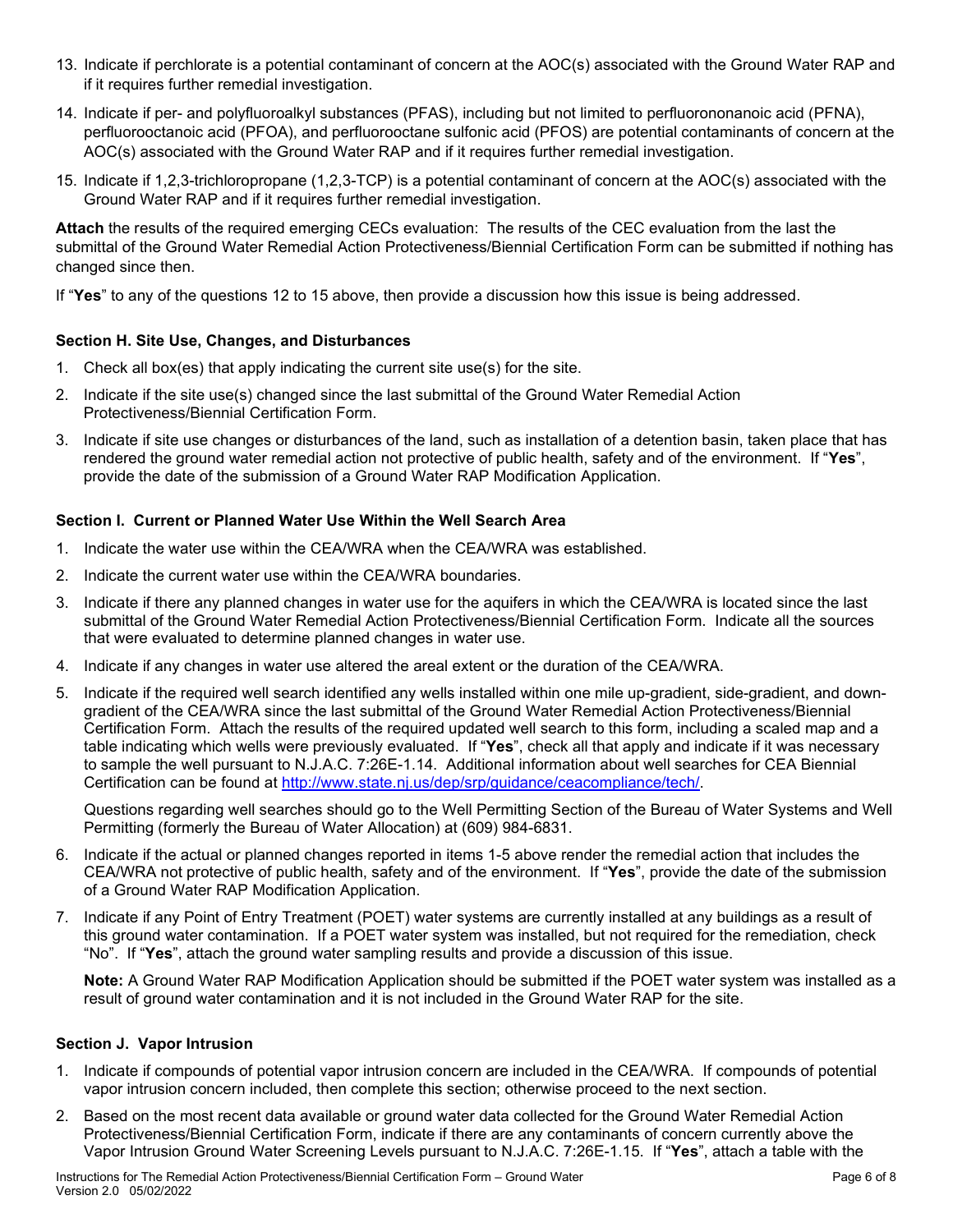vapor intrusion sampling results, a scaled site map indicating the location of all structures investigated for vapor intrusion, and provide a discussion of those results below or provide a written explanation with the reasons for not evaluating the vapor intrusion pathway. The Vapor Intrusion Ground Water Screening Levels are located on the NJDEP's Vapor Intrusion website at [\(http://www.nj.gov/dep/srp/guidance/vaporintrusion\)](http://www.nj.gov/dep/srp/guidance/vaporintrusion).

**Note:** The vapor intrusion trigger distances are applied from the edge of the ground water plume based on linear interpolation (not a contaminated monitoring well) when determining which buildings should be investigated.

- 3. Indicate if there any changes in property use for the site or surrounding properties that required a vapor intrusion investigation pursuant to N.J.A.C. 7:26C-7.9(b)7. If "**Yes**", attach a table with the vapor intrusion sampling results, a scaled site map indicating the location of all structures investigated for vapor intrusion, and provide a discussion of those results or provide a written explanation with the reasons for not evaluating the vapor intrusion pathway.
- 4. Indicate if any vapor intrusion engineering control(s)/mitigation system(s) have been installed as a result of this ground water contamination. If a system was installed, but not required for the remediation (i.e., there is not a complete VI pathway requiring the system), check "**No**". If "**Yes**", indicate the type of system installed and attach any vapor intrusion sampling results as required from the OMM Plan for the vapor intrusion engineering control(s)/mitigation system(s) for the permit, including the NJDEP Vapor Intrusion Mitigation Monitoring and Maintenance Checklist. Provide a scaled site map that clearly identifies the building(s) and/or structure(s) with the vapor intrusion engineering control(s)/mitigation system(s) in place, including the address and block and lot of each impacted property. Refer to the NJDEP's Vapor Intrusion Technical Guidance Document at [http://www.nj.gov/dep/srp/guidance/index.html#vi.](http://www.nj.gov/dep/srp/guidance/index.html#vi)

**Note:** A Ground Water RAP Modification Application should be submitted if the vapor intrusion engineering controls/mitigation systems is not included in the Ground Water RAP for the site.

5. Indicate if there is soil gas contamination above the Soil Gas Screening Levels beneath any buildings that require long-term monitoring. If "**Yes**", attach documentation of building inspections and/or any vapor intrusion sampling results as required from the Vapor Intrusion Long-Term Monitoring Plan.

**Note:** A Ground Water RAP Modification Application should be submitted if the Vapor Intrusion Long-Term Monitoring Plan is not included in the Ground Water RAP for the site.

6. Indicate if there are any building(s) that have an Indeterminate Vapor Intrusion Pathway status. If "**Yes**", indicate if the required annual inspections have been completed to determine the change in use and attach a summary of the inspections and a scale site map clearly identifying the buildings with Indeterminate Vapor Intrusion Pathway status, including the address and block/lot of each building. For more information on Indeterminate Vapor Intrusion Pathway, see Section 3.5.2 of the Vapor Intrusion Technical Guidance document dated January 2018.

**Note:** A Ground Water RAP Modification Application should be submitted if the Indeterminate Vapor Intrusion Pathway status is not included in the Ground Water RAP for the site.

# **Section K. Financial Assurance**

1. Indicate if the remedial action includes a ground water or vapor intrusion engineering control. **"Engineering control"**  means any physical mechanism to contain or stabilize contamination or ensure the effectiveness of a remedial action. An engineering control may include, without limitation, a cap, cover, building, dike, trench, leachate collections system, fence, physical access control, and ground water containment system including, without limitation, a slurry wall and a ground water pumping system.

If the proposed ground water remedial action **does not** include an engineering control, then Financial Assurance (FA) is not required for the permit, skip the rest of this section, and go to the next section.

- 2. Indicate if FA is required for the site. If "**Yes**", attach a completed Remediation Cost Review and RFS/FA Form with a detailed cost estimate.
- 3. If the FA Instrument is a Line of Credit, Remediation Trust Fund, Surety Bond, or Environmental Insurance Policy, indicate if annual statements confirming the value of the FA Instrument have been submitted pursuant to the permit schedule. If "**No**", attach the annual statements confirming the value of the FA Instrument*.*
- 4. If the current owner of the site is either a homeowner association or a condominium association, indicate if copies of the annual budget that includes funds for the operation, maintenance, and monitoring of the engineering control(s) at the site have been submitted pursuant to the permit schedule. If "**No**", attach copies of the association's annual budget that includes funds for the operation, maintenance, and monitoring of the engineering control(s) at the site.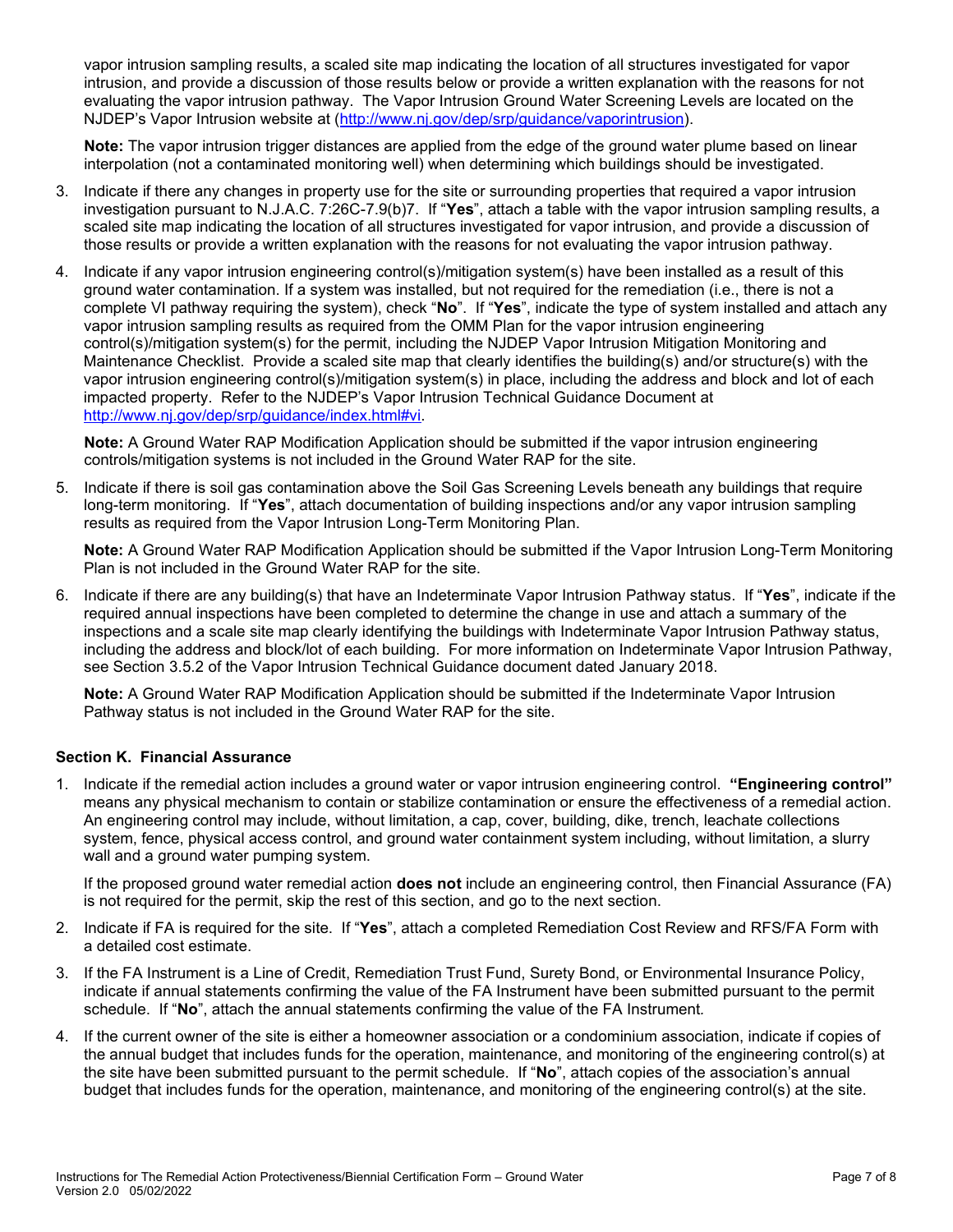# **Section L. Other Information Provided**

List any other pertinent information to support the Ground Water Remedial Action Protectiveness/Biennial Certification Form. This section should include a discussion of any new information or ground water data as it relates to the protectiveness of the ground water remedial action for the site. This section can also be used for professional judgement justification, variances from rules/guidance, etc.

#### **Section M. Person with Primary Responsibility for Permit Compliance/Person Responsible for Monitoring the Protectiveness of the Remedial Action**

The certification in this section shall be signed and dated by the person with primary responsibility for permit compliance/person responsible for monitoring the protectiveness of the remedial action. The certification in this section shall *not* be signed by the Licensed Site Remediation Professional or law firm hired to assist the owner or operator with their compliance obligations. The certification required in this section shall be executed as follows:

- 1. For a corporation or limited liability company, by a principal executive officer of at least the level of vice president; or
- 2. For a partnership or sole proprietorship, by a general partner or the proprietor, respectively; or
- 3. For a municipality, state, Federal or other public agency, by either a principal executive officer or ranking elected official; or
- 4. By a duly authorized representative of the corporation, partnership, sole proprietorship, municipality, state or Federal or other public agency, as applicable. A person is deemed to be a duly authorized representative if the person is authorized in writing by an individual described in 1, 2 or 3 above and the authorization meets the following criteria:
	- i. The authorization specifies either an individual or a position having responsibility for the overall operation of the industrial establishment or activity, such as the position of plant manager, or a superintendent or person of equivalent responsibility (a duly authorized representative may thus be either a named individual or any individual occupying a named position);
	- ii. The written authorization is submitted to the NJDEP along with the certification; and
	- iii. If an authorization is no longer accurate because a different individual or position has responsibility for the overall operation of the industrial establishment or activity, a new authorization satisfying the requirements of this section shall be submitted to the NJDEP prior to or together with any reports, information, or applications to be signed by an authorized representative.
- Provide the full legal name of the organization for the person with primary responsibility for permit compliance/person responsible for monitoring the protectiveness of the remedial action;
- Provide the full name of the representative of the person with primary responsibility for permit compliance/person responsible for monitoring the protectiveness of the remedial action, pursuant to N.J.A.C. 7:26C-1. Enter "Same" if the representative is the same person as the person with primary responsibility for permit compliance/person responsible for monitoring the protectiveness of the remedial action;
- Provide the title of the representative of the person with primary responsibility for permit compliance/person responsible for monitoring the protectiveness of the remedial action;
- Provide the telephone number, extension number, and fax number of the representative of the person with primary responsibility for permit compliance/person responsible for monitoring the protectiveness of the remedial action;
- Provide the mailing address, including the city/town, state, and zip code of the representative of the person with primary responsibility for permit compliance/person responsible for monitoring the protectiveness of the remedial action;
- Provide the email address of the representative of the person with primary responsibility for permit compliance/person responsible for monitoring the protectiveness of the remedial action;
- The representative for the person with primary responsibility for permit compliance/person responsible for monitoring the protectiveness of the remedial action shall provide:
	- $\div$  His/her signature where indicated:
	- His/her name and title (i.e., President, CEO); and
	- $\div$  The date when the signing occurred.

#### **Section N. Licensed Site Remediation Professional Information and Statement**

Provide the LSRP ID Number.